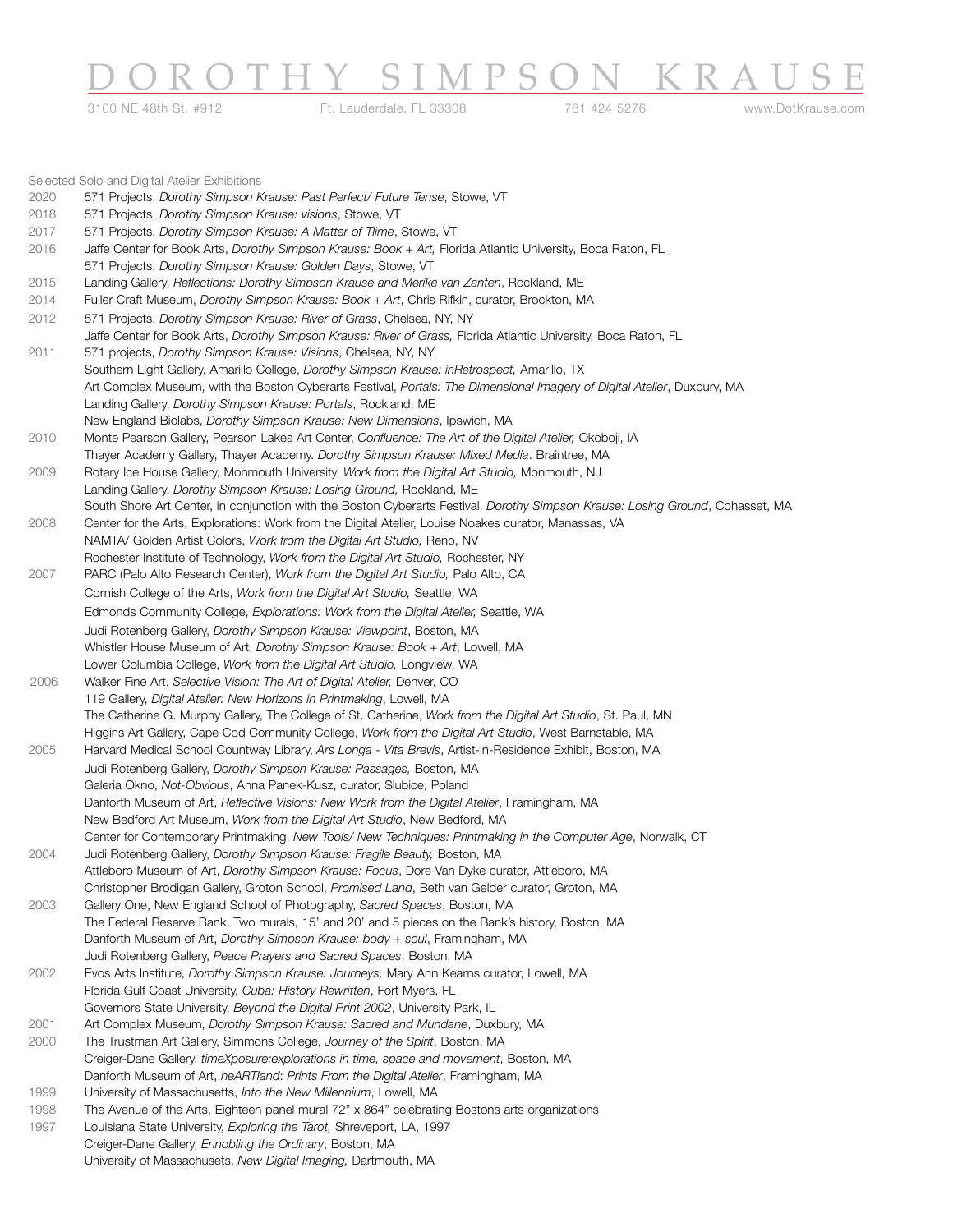Silicon Gallery, *Lit From Within: Dorothy Simpson Krause and Bonny Lhotka*, Philadelphia, PA

1996 The Williams Gallery, *Dorothy Simpson Krause*, Princeton, NJ

1995 Gallery 911, *Transcending Reality: Wishes, Lies and Dreams*, Indianapolis, IN

- Jewett Art Center, Wellesley College, *Retrospective*, Wellesley, MA
- 1994 The Center for Creative Imaging, *Creating Transitions*, Camden, ME The IRIS Gallery, IRIS Graphics Inc., *Subverting the System*, Bedford, MA Gallery One, New England School of Photography, *Confronting Realities*, Boston, MA
- 1993 Gallery 410, University of Massachusetts, *Exploring Alternatives*, Lowell, MA Winfisky Gallery, Salem State College, *Pushing Boundaries*, Salem, MA University of Southern Maine, *Herstory: Culture/ Politics*, Portland, ME Digital Equipment Corporation, *New Work*, Marlboro, MA
- 1992 Mt. Ida College, *Common Heritage,* Newton, MA
- 1991 Bridgewater State College, *New Work*, Bridgewater, MA
- 1990 Do While Studio, *Work in Progress*, Boston, MA
	- Tower Gallery, Massachusetts College of Art, *Work in Progress*, Boston, MA

Selected Group Exhibitions

2018 2017 2016 2015 2014 2013 2012 2011 2010 Woman Made Gallery, *Suffra-Jetting*, juror, Candace Hunter, Chicago, IL Abcedarian artists' books, *The Art of the Fold*, juror, Alicia Bailey, Denver, CO Gallery 21, *Speaking Volumes*, Invitational, curator, Andrea Huffman, Wilton Manors, FL Woman Made Gallery, *Wordplay*, juror, Vernita Nemec, Chicago, IL University of Denver, *The Printed Page III*, juror, Alicia Bailey, Denver, CO Bailey Contemporary Arts, *The Bag Project*, Invitational, curator, Andrea Huffman, Pompano Beach, FL Dadian Gallery, *Be Not Afraid*, Invitational, curator, Cecilia Rossey, Washington, DC Woman Made Gallery, *Grass Roots*, jurors, Deb Flagel, and Pamela Callahan, Chicago, IL Rossetti Fine Art, *Basel Broward*, Wilton Manors, FL words|matter, *Artists 2016*, Chicago, IL ACM-SIGGRAPH, *Digital Presentations*, Anaheim, CA City Gallery, *On and Off the Page*, in conjunction with the Guild of Bookworkers Conference, Invitational, Charleston, SC Lamont Gallery, Phillip Exeter Academy, *A State of Mind*, Boston Printmakers exhibition, Exeter, NH Lesley College of Art and Design, *Reading with the Senses*, Ruth Rogers, curator, Invitational, Cambridge, MA Art Complex Museum, *Double Visions*, Craig Bloodgood, curator, Invitational, Duxbury, MA Birchfield Penney Art Center, *A-Z an Historical Survey of Women Artists*, Constance Minneci, curator, Invitational, Buffalo, NY Rossetti Fine Art, *Summer Heat Seven*, Wilton Manors, FL Art Gallery 21, *The Box Project*, 6 Hands Collaborative, curators, Invitational, Wilton Manors, FL The Center for Book Arts, *SWEAT Broadsheet Collaboration*, Invitational, NYC Guild of Book Workers, *Vessel,* 2015 - 2017 Juried, Travelling Exhibition Miller, White Gallery, *Land, Sea and Sky,* Susan Miller, curator, Dennis, MA Dadian Gallery, *Votes, Violence, Victory*, Cecilia Rossey, curator, Washington, DC SIGGRAPH, *Altered Books -- Digital Interventions*, Copper Giloth and Hye Yeon Nam, curators Jaffe Center for Book Art, *Dialogue Revisited*, John Cutrone, curator, Boca Raton, FL The Empty Spaces Project, *The Pulse Project*, Seth Apter, curator, Putnam, CT Meetinghouse Gallery, *Page + Form,* Molly McGreevy and Tom Virgin, curators, Miami, FL Bienes Museum of the Modern Book, *Florida Artists' Book Prize Exhibition*, Ft. Lauderdale, FL Abecedarian Gallery, *Photo Book Works*, Alicia Bailey, curator, Denver, CO Bind-O-Rama, *Blooks: The Art of Books That Aren't*, related to Mindell Dubansky's Grolier Club exhibit, NYC Rossetti Fine Art, *Basel Broward*, Wilton Manors, FL Landing Gallery, *Small Works*, Rockland, ME Art Complex Museum, *Recently Acquired*, Craig Bloodgood, curator, Invitational, Duxbury, MA Southern Graphics Council, *Current: Bridging Post Digital Technologies*, Mary Hood, curator, Invitational, San Francisco, CA *Critical Mass*, Nathaniel Stern, curator, Traveling Exhibition, Novi Sad, Serbia; GaleRica, Makarska, Croatia; Fundación CIEC, Galicia, Spain 23 Sandy Gallery, *EcoEditions*, Cara List, curator, Portland, OR Cotuit Center for the Arts, *Interplay*, Invitational, Cotuit, MA Southern Graphics Council, *Critical Mass*, Nathaniel Stern, curator, Invitational, Milwaukee, WI San Francisco Center for the Book, *Al Mutanabbi Street,* Invitational, Traveling Exhibition MDC Centre Gallery, *Sweat*, Invitational, Miami, FL Reynolds Ryan Art Gallery, *Divergence -- 5 New England Artists*, Kimberlee Alemian, curator, Invitational, New Orleans, LA Woman Made Gallery, *20th Anniversary Exhibition: 20 Jurors*, Beate Minkovski, curator, Invitational, Chicago, IL South Shore Art Center, *Artists Who Make Books*, Dianne Dolan, curator, Invitational, Cohasset, MA *CORRESPONDENCE, 9th International Book Art Festival,* Ania Gilmore, curator, Traveling Exhibition, Plocka Art Gallery in Plock, Poland Art Complex Museum, *More Back Forty*, Craig Bloodgood, curator, Invitational, Duxbury, MA South Shore Art Center, *Media Invention,* Invitational, Cohasset, MA Art@12, *Hot Wax, Cold Metal*, Invitational, Boston, MA Heftler Gallery, Endicott College, *Monday Editions*, Kathleen Moore, curator, Beverly, MA McGladney Gallery, *Luminous Landscape*, Christina Godfrey, curator, Charlestown, MA Attleboro Arts Museum, *Carry On*, Mim Fawcett, curator, Attleboro, MA Kensington Stobart Gallery, *Luminous Landscape*, Invitational, Salem, MA 23 Sandy Gallery, *Book Power*, Laura Russell, curator, Portland, OR 2020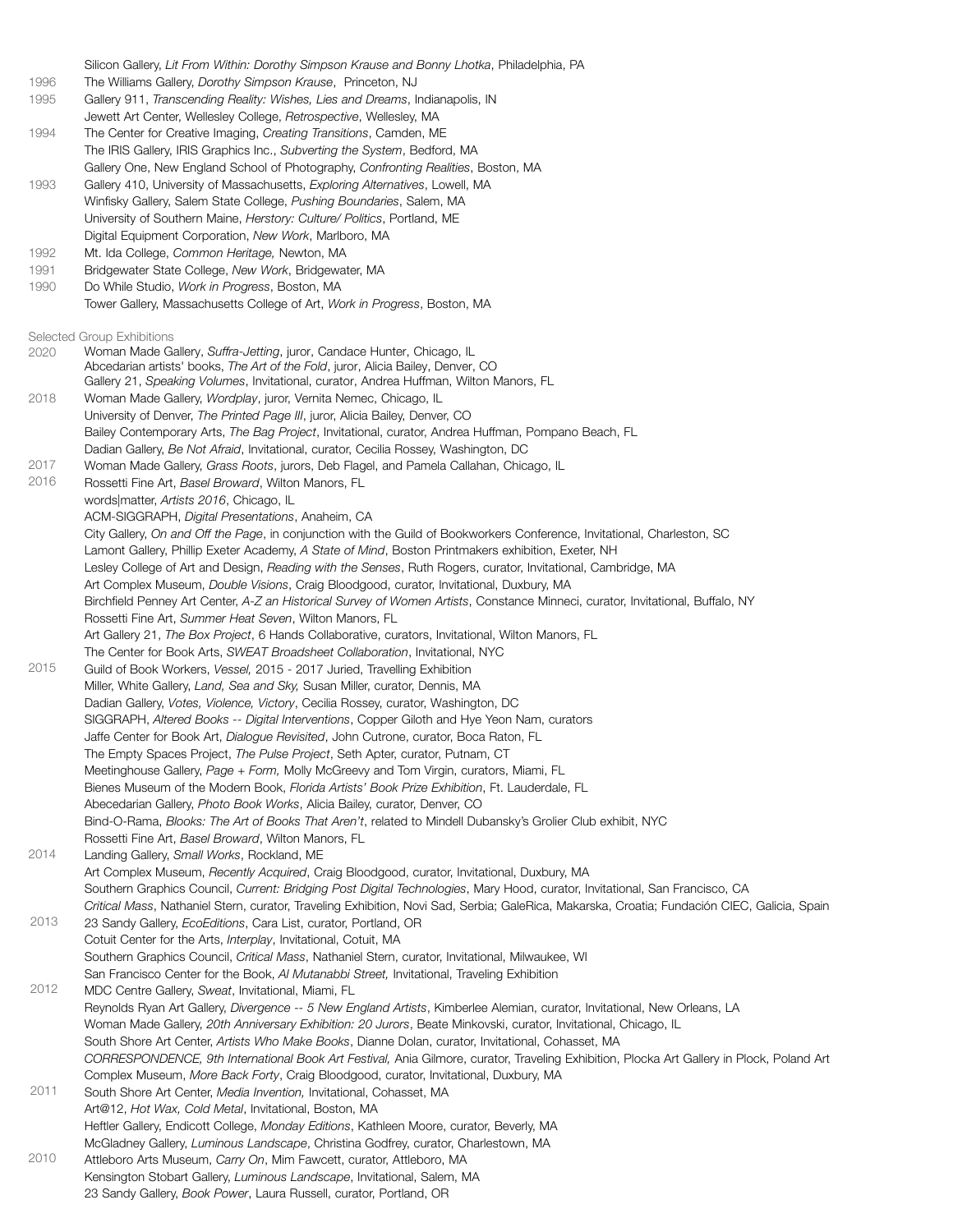2009 Thayer Academy Gallery, Thayer Academy, *Women Who Travel,* Invitational, Esther Maschio, curator, Braintree, MA Art Museum Complex, *Ancient Media N.E.W. Terrain*, Craig Bloodgood, curator, Duxbury, MA The Revolving Museum, *Show and Tell: The Art of the Narrative*, Elaina Bates, curator, Lowell, MA Montserrat College of Art, *Luminous Landscape*, Beverly MA 2008 Malone Gallery, Troy University, *Further: Printmaking on the Edge,* Scott Betz curator, Traveling Exhibition, Troy, AL Wedeman Gallery, Lasell College, *Shelter*, Janine Wong, curator, Boston Book Arts Traveling Exhibition, Pyramid Atlantic, Silver Spring, MD, Rhode Island School of Design, Providence, RI, Montserrat College of Art, Beverly, MA, Wells College, Aurora, NY Mohr Gallery, Community School of Music and Art, *Conceptually Bound 3*, Nanette Wylde, curator, Mountain View, CA Amelie Gallery, *2nd International Printmaking Exhibition*, Invitational Traveling Exhibition, Peter MacWhirter, curator, Bejing, China Art Museum Complex, Artists and Books, Craig Bloodgood, curator, Duxbury, MA Time Warner Gallery, *Luminous Landscapes*, LynnArts, Lynn, MA Barrington Center for the Arts, *Field Report*, Boston Printmakers Traveling Exhibition, Wenham, MA 2007 University Art Gallery, California State University, *Conceptually Bound 3*, Nanette Wylde, curator, Chico, CA Mariani Gallery, University of Northern Colorado, *The Electronic Art Show*, Anna Urslyn, curator Greeley, CO SAC Gallery, Stony Brook University, *450 Women Have Been Murdered in Ciudad Juarez*, Keith Miller, curator, Stony Brook, NY John Curtain Gallery, *ArCade V: Biennale of Electronic Arts*, Invitational, Sue Gollifer, curator, Perth, Australia Woman Made Gallery, *15th Anniversary Exhibition*, Work by artists who have juried previous exhibits, Beate Minkovski, curator, Chicago, IL South Shore Art Center, *Women Who Travel,* Invitational, Esther Maschio, curator, Cohasset, MA Art Museum Complex, *Complex Women*, Work from the museum's permanent collection, Catherine Mayes curator, Duxbury, MA Galletly Gallery, New Hampton School, *Encaustic II*, New Hampton, NY North River Arts Center, *DarkLIGHT*, Invitational, Marshfield, MA Dalarnas Museum, *Falun Triennial - Contemporary Print Art*, Anne Seppanen curator, Falun, Sweden 2006 Louisville Visual Art Association, *Passion & Process: Impressions from America's Master Printmakers*, Brian Jones curator, Louisville, KY Fiber Arts Center, *Small Works: Spirits and Shrines*, Sharon McCarthy curator, Amherst, MA Winston Salem State University, *Further: Artists from the Book "Printmaking at the Edge"*, Scott Betz curator, Invitational Traveling Exhibition SIGGRAPH Art Gallery, *Intersections*, Boston, MA 119 Gallery, *New Volumes: Contemporary Artist's Books*, Maxine Farkas curator, Lowell, MA Turchin Center for the Visual Arts, *Reflections on a Legacy: Vitreographs from Littleton Studios,* Boone, NC Susan Hensel Gallery, *India in America: stories of new lives*, Minneapolis, MN Towne Gallery, Wheelock College, *Abstraction Through the Lens*, Erica Licea-Kane curator, Boston, MA Women's Studies Research Center at Brandeis University, *Vital Voices: Women's Visions*, Waltham, MA Danforth Museum of Art, Boston Printmakers, *The New Landscape: Alternative Approaches*, Catherine French curator, Framingham, MA Mayyim Hayyim Living Waters, *everything begins in the water*, Abigail Ross and Judi Rotenberg curators, Newton, MA 2005 Attleboro Museum of Art, *Merge [art & artist's books]*, Dore Van Dyke curator, Attleboro, MA Boston Graduate School for Psychoanalysis Gallery, *Myth Dream Fantasy*, Boston, MA McKissick Museum, University of South Carolina, *Book Arts*, Invitational Traveling Exhibition Harvard University, Holyoke Gallery, *WCA Small Works*, Cambridge, MA Boston University 808 Gallery, *Boston Printmakers 2005 North American Print Bienniel*, Boston, MA 2004 Wexford Art Center, *9th Wexford Artists" Book Exhibit*, Invitational, Traveling Exhibition, Wexford, England Art Complex Museum, *Time Remembered/ Time Past*, Boston Printmakers, Duxbury, MA Artspace, *Life by the Book*, Invitational, Stephanie Nace, curator, University of Virginia, Charlottesville, VA Boston Arts Academy, *Rise*, Guy Michel Telemaque curator, Boston, MA 2003 Digital Art Gallery, *D-Art 2003, Information & Visualizations IV*, London, England The St. Louis Artists' Guild, *Under Cover A Book Arts Exhibit,* Invitational, Saint Louis, MO Siggraph 2003, Invitational, San Diego, CA The Art Gallery at FGCU, *Re-Vewing the Art: The First Five Years,* Invitational, Ft. Myers, FL Pajaro Valley Arts Council, *Transitions to Digital 2003*, Invitational, Watsonville, CA Perkins Gallery, Striar Jewish Community Center, *The Power of Words*, Newton, MA Rivier College Art Gallery, *The Shape of Content: Artists' Books*, Juried, Nashua, NH 808 Gallery at Boston University, *Boston Printmakers 2003 North American Print Biennial,* Juried, Boston, MA University of Brighton Gallery, *Arcade iv*, Invitational, Traveling Exhibition, Sue Golifer, Curator, Brighton, England (Sheffield Hallam University, Sheffield, UK, University of Central Lancaster, Lancashire, UK, Copenhagen Business School, Denmark) 2002 California Polytechnic University, *Digital Atelier/ Digitally Propelled Ideas*, Invitational, Pomona, CA Kemper Gallery, Kansas State University, *International Collage Exhibition*, Invitational, Manhattan, KS Coyote Gallery, Butte College, *Conceptually Bound*, Juried, Oroville, CA Washington Printmakers *National Small Works 2002*, Juried, Washington, D.C. *ArtBits Digital FineArt Printmaking*, Invitational, Vienna, Austria Kniznick Gallery,, Women's Studies Research Center, Brandeis University, *Claiming the Spirit,* Juried, Wlatham, MA Space Saint Martin, *The 9th International Exhibition of Contemporary Collage*, Invitational, Paris, France University of Wyoming Art Museum, MAPC, *Mixed Metaphors,* Invitational, curated by Cima Katz, Laramie, WY University of Saint Francis, *Midwest Computer Art Exhibition*, Invitational, Fort Wayne, IN University of Wyoming Art Museum, MAPC, *The Liquid Language of Artist's Books,* Invitational,co-curated by Karen Kunc and Bob Ebendorf, Laramie, WY American Print Alliance, *September 11 Memorial Portfolio*, Invitational, Traveling Exhibition 2001 bitforms, *Inagural Show,* Invitational, New York, NY University of Brighton Gallery, *Arcade III*, Juried Traveling Exhibition, Brighton, England (Glasgow School of Art; Grays School of Art, Aberdeen; Surrey Institute of Art & Design; New Greenham Arts Centre, Berkshire, London Guildhall University, London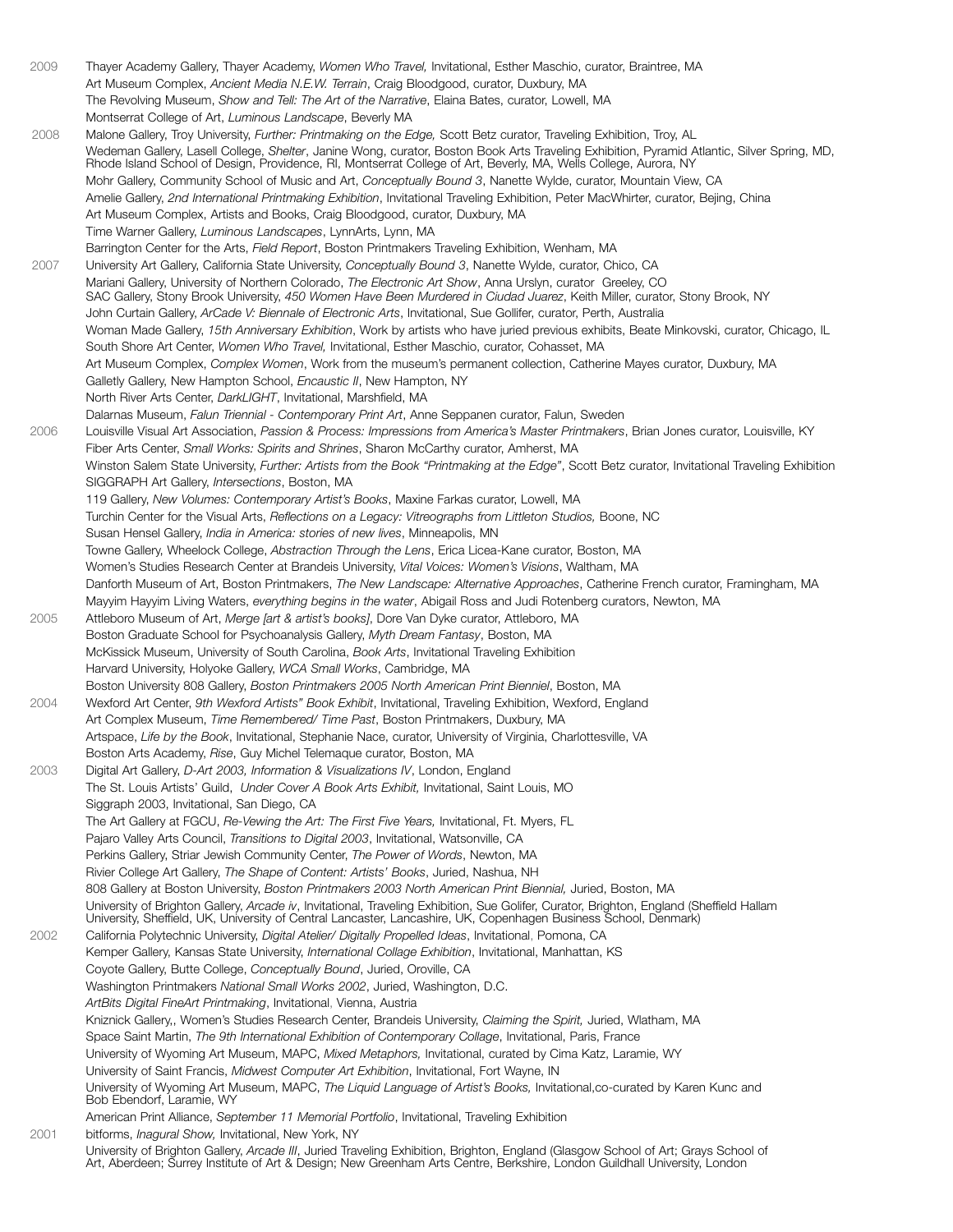England, Russia) SomArts Gallery, *The Impact of YLEM:20 years of Art Science and Technology,* Juried, San Francisco,CA Core Gallery, *Paste and Pixels*, New Paltz, NY Anderson Gallery, *Photo > Art*, Bridgewater State College, Bridgewater, MA Nan Mulford Gallery, *Gallery Artists*, Invitational, Rockport, ME Attleboro Museum, *Lenticular Prints*, Invitational, Attleboro, MA Brush Gallery, *The 3rd Dimension in Print*, Invitational, Lowell, MA Horn Gallery, Sorenson Center for the Arts, Babson College, *Computer Art*, Invitational, Wellesley, MA Blizzard Gallery, Springfield College, *Opression: Contemporary Images of Intolerance*, Invitational, Springfield, MA Beecher Center for Technology in the Arts, Butler Institute, *First Digital Art Exhibition*, Youngstown, OH Boston University, Boston Printmakers, *2001 North American Print Exhibition*, Boston, MA 2000 American Print Alliance, *On/ Off/ Over the Edge*, Juried, Traveling, University of Nebraska at Kearney, NB; Northwest Print Council Gallery, Portland, Oregon; Bookwalter Winery, Richland, WA; Cape Cod Com. College W.Barnstable, MA; University of Florida, Gainesville, FL; Lane Community College, Eugene, OR Nan Mulford Gallery, *Gallery Artists*, Invitational, Rockport, ME University of South Florida, *HomeoStatic, An Exchange Portfolio of Contemporary Artists*, Invitational, Tampa, FL, Traveling to University of Minnesota/ Morris; University of Wisconsin; University of Miami; Iowa State University; University of Louisiana; Boston University; DeCordova Museum, *Celebrating Contemporary Art in New England: Recent Acquisitions*, Lincoln, MA Scarfone/Hartley Gallery University of Tampa, *Electronics Alive*, Invitational, Tampa FL The Visual Arts Museum, *Seventh New York Digital Salon*, Juried, Traveling to Circulo de Bellas Artes, Madrid, Spain; Palacio de Santa Cruza, Valladolid, Spain; Malaga Centro de Cultura, Malaga, Spain 1999 Wellesley College, *The Digital Muse*, Invitational, Wellesley, MA The Print Center, *Digital Press: Artists Exploring New Technologies*, Invitational, Philadelphia, PA Colville Place Gallery, *GAMUT*, Invitational, London, England The Photographic Resource Center, *Celebrating New Technologies*, Boston, MA The Boston Printmakers *1999 North American Print Exhbition*, Boston University, Boston, MA Ben Shahn Galleries, *The Digital Canvas*, William Paterson University, Invitational, Wayne, NJ 1998 Newton Art Center, *Icons + Altars, Invitational, Newton, MA* Dimock Gallery, George Washington University, *From the Digital Atelier*, Washington, DC Randolph Associates Gallery, *life, death, memory & existence*, Invitational, Belmont, MA *Agart World Print Festival 1998,* Ljublijana, Slovenia DNA Gallery, *Subtext*, Invitational, Provincetown, MA Pacific Lutheran University, *Women in Media*, Invitational, Tacoma, WA Richard Stockton College, Art Gallery, *Alternative Prints,The Computer As An Artist's Tool,* Invitational, Pamona, NJ New England College Gallery, *Memesis, Digital Explorations in Painting and Photography*, Invitational, Henniker, NH 1997 Harbor Gallery, University of Massachusetts, *fusion*, Juried, Boston, MA Orlando Museum of Art, *ART + Technology*, Invitational, Orlando, FL Huntsville Museum of Art, *TABES*. Invitational, Huntsville, AL Silicon Gallery, *Women's Caucus for Art,* Juried, Philadelphia, PA Graphic Studio USF, (Southern Graphics Council) *Think It/Ink It*. Invitational, Tampa, FL Bakalar Gallery, Massachusetts College of Art, *North American Print Exhibition: Boston Printmakers 50th Anniversary*, Juried, Boston, MA The Williams Gallery, *Surfing the International Print World*, Invitational, Princeton, NJ University of Brighton Gallery, *Arcade II*, Juried Traveling Exhibition, Brighton, England (University of Derby, Kensington & Chelsea College Art Gallery, Stoke City Museum and Gallery) The Art Center in Hargate, St. Paul's School, *Altered States*, Invitational, Concord, NH 1996 Springfield Museum of Fine Arts, *Recreating Myth: Art in the Computer Age*, Invitational, Springfield, MA Belknap Gallery, *Emerging Technologies/ Evolving Traditions,* Mid America Print Council, Invitational,University of Louisville, KY Zoller Gallery, Penn State University, *Elastic Visions,* Invitational Traveling Exhibit, University Park, PA (Erie Museum, Portsmouth Museum) Digital Arts, *Dorothy Simpson Krause and Bonny Lhotka*, Frankfurt, Germany Palm Beach Photographic Museum, *digital e-mage*, Invitational, Palm Beach, FL SoHo Photo Gallery, *1996 National Photography Exhibition*, Juried, New York, NY CeBIT, *ReVision - das Anders-Sehen,* Invitational, Hannover, Germany, Catalog 1995 Creiger-Dane Gallery, *Digital Dialects*, Invitational, Boston, MA School of Visual Arts, *Digital Salon*, Juried, New York, NY AS220 Center for the Arts, *The Digital Show*, Juried, Providence, RI Walt Whitman Cultural Center, *The Book of Icons*, Invitational, Camden, NJ *Bitmovie '95*, Juried, Riccione, Italy Computing Commons Gallery, Arizona State University, *The World's Women On-Line*, Invitational, Tempe, AZ 1994 Sandy Carson Gallery, *Unique Editions™: Digital Watermedia*, Invitational, Denver, CO The Williams Gallery, *Binary Visions*, Invitational, Princeton, NJ The DeCordova Museum and the Boston Computer Museum, *The Computer in the Studio*, Invitational, Boston, MA, Catalog *SIGGRAPH 94, Art and Design Show*, Juried, Orlando, FL, Catalog, Slideshow, CDRom Bunting Institute, Radcliffe College, *Converging Paths*, WCA, Invitational, Cambridge, MA Ansel Adams Center for Photography, *Digital Masters*, Invitational, San Francisco, CA 1993 Minneapolis College of Art, *The Art Factor: International Exhibition of Electronic Art*, In conjunction with FISEA 93, MN, Catalog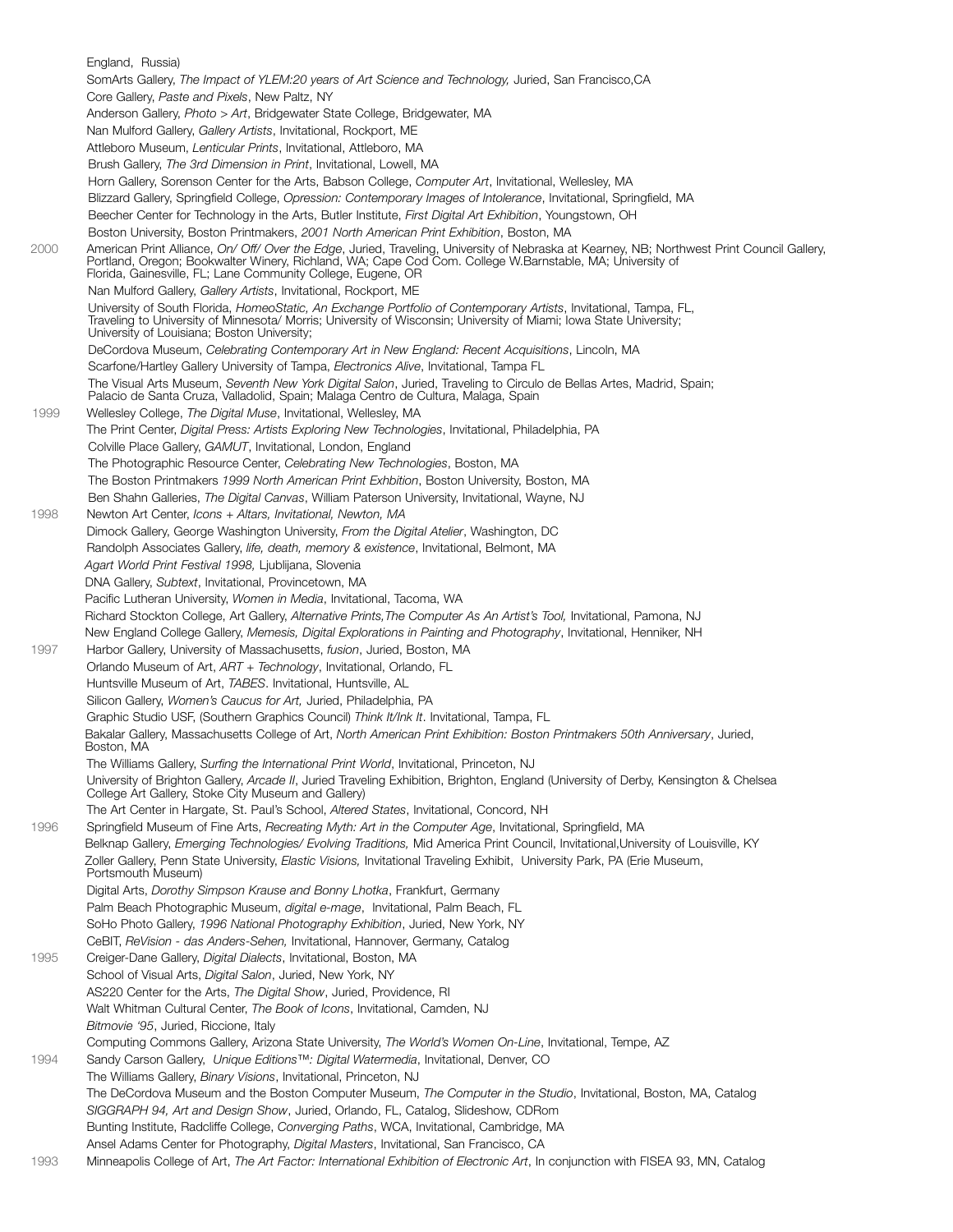Ansel Adams Center for Photography, *Breaking Down Walls*, San Francisco, CA *Works on Paper,* In conjunction with SIGGRAPH 93, Anaheim, CA Mercer Gallery, *Electronic/ Mail Art*, MONTAGE 93 International Festival of the Image, Rochester, NY *58th Annual ANNUAL*, Cooperstown, NY Bromfield Gallery, *Process and Product: Photographic Images* 1993,Boston, MA Orange Coast Photo Gallery, *From Today Photography is Dead*, Costa Mesa, CA South Shore Art Center, *Bits and Pieces: Artists Using Computers*, (Curator and participant), Cohasset, MA CyberSpace Gallery LANAF, *New Art Exhibit*, West Hollywood, CA 1992 pARTs, An Alternative Artspace, *Columbus Quincentennial*, Minneapolis, MN South Bend Art Center, *Her Art Works*, South Bend, IN Ceres Gallery, *Fates of the Earth*, NY, NY The Computer Museum, *Toys and Tools: The Amazing Personal Computer*, Boston, MA Emporia State University, *Women's Diverse Reflections*, Emporia, KS 1991 A.I.R. Gallery, *Choice*, NY, NY HERA Gallery, *Grieving*, Wakefield, RI Maryland Art Place, *DADA/DATA: Developing Media Since 1970*, Baltimore, MD Red Horse Gallery, *Women on Women*, 4 Person Exhibition, Taft, CA Boston Visual Artists Union, Federal Reserve Bank, *Prismatic*, Boston, MA Cornerstone Gallery, *First National Open*, Falls Village, CT Womankraft, *One Canvas/ One Planet*, Tuscon, AZ Visual Studies Workshop, *Northeast Regional Electronic Arts*, Rochester, N Y Lubbock Fine Arts Center, *Illuminance '91*, Lubbock, TX Women's Caucus for Art/ Artists Foundation, *Intimate Perspectives*, Boston, MA

Publications and Presentations

- Jaffe Center for Book Arts, Video, *River of Grass*, https://vimeo.com/446469072 2021
- 2019 VoyageMIA. Meet Dorothy Simpson Krause in Fort Lauderdale <http://voyagemia.com/interview/meet-dorothy-simpson-krause-fort-lauderdale/ Louise Levergneux, Downsize or Expand: Dorothy Krause https://louiselevergneux.com/half-measure-studio/2019/4/26/a-return-to-florida
- 2018 Hamilton, Jim. Black Cats of Amherst, cover, Green Harbor Publications, Marshfield, MA
- 2017 Brazil, Meg. "Dorothy Simpson Krause: A Matter of Time", *Art New England*, March/ April, p 65
- 2016 Minkovski, Beate. *Women Artists Page*, <https://www.facebook.com/womenandart/>, online

2015 2014 2013 2012 Presentation at reception, *Dialogue Revisited*, Jaffe Center for Book Art, Boca Raton, FL Your World Your Way, "At Artist Loft: Creative Explorations with Dorothy Simpson Krause", *Oceania Cruises Newsletter*, Miami, FL, online Bess, Joan. *Gelli Plate Printing: Mixed-Media Monoprinting Without a Press*, North Light, Cincinnati, OH, p 122 Rosen, Kim. "Marie Howe: Holding the Silence", *Spirituality & Health*, March/ April 2014, pp 66-69 Presentation at opening, *Dorothy Simpson Krause: Book + Art*, Fuller Craft Museum, Brockton, MA Chen, Julie. *500 Handmade Books, Volume 2*, Lark, NY, NY p 203 Apter, Seth. *The Mixed Media Artist,* North Light, Cincinnati, OH, p 44 Thomas, Peter and Donna. *1000 Artists' Books*, Quarry Books, Minneapolis, MN pp 36, 120 Presentation "The Making of River of Grass", Jaffe Center for Book Arts, Florida Atlantic University, Boca Raton, FL

- 2011 Eismann, Katrin. *Photoshop Masking & Compositing*, New Riders, Berkeley, CA 2012 pp 16, 24 Byrd, Joan Falconer. *Harvey K. Littleton: A Life in Glass*. SkiraRizzoli, NYC 2011, p 156, 173 Threinen-Pendarvis, Cher. *The Painter WOW! Book: Tenth Edition*. Peachpit Press, Berkeley, CA 2011 pp 372, 386 2011 Boulanger, Susan. "Dorothy Simpson Krause: Visions", *Art New England*, Vol 23, Issue 4, July/ August 2010, p 63 Pulin, Carol. "Digital Printmaking: Place, Time, Vision", Contemporary Impressions: The Journal of the American Print Alliance. Vol 19, No 2,
- 2010 2009 Winter 2011, pp 12 - 15 *Dog Eared Magazine: A Journal of Book Arts*, Issue 17, Paper, Kerrie Carbary, Editor, pp 3, 12 Rooney, E. Ashley. *100 Artists of New England*, Schiffer Books, 2011 Bloom, Susan. *Digital Collage and Painting*, Focal Press, Burlington, MA 2010 , pp 30 - 37 Davenport, Tonia. *Mixed-Media Paint Box*, North Light, Cincinnati, OH, 2010, pp 32 - 33 Kirby, Sarah. "Book + Art: Handcrafting Artists' Books" *Printmaking Today,* Cello Press, UK, Sprint 2010, p 42 Lhotka, Bonny, Karin Schminke, Dorothy Simpson Krause. "A Cross Country Digital Collaboration", *The Boston Printmakers*, Spring 2010, p 3 Hamner, Karen. "Marking Time", *Bound & Lettered*, Fall, 2009, pp 22-25 Pulin, Carol. "Prints & Politics: One World", *Contemporary Impressions*, Fall - Winter, 2009, pp 22 - 23 Miller, Alice B. "Pushing Boundaries: Dorothy Simpson Krause", *AfterCapture*, August/ September 2009, pp 18 - 21 Krause, Dorothy. "The Making of *Losing Ground*", *Ampersand: Quarterly Journal of the Pacific Center for the Book Arts*, Vol. 26, No. 4, Summer 2009, pp 10 - 13 Presentation, "Digital Atelier and the Digital Art Studio", Monmouth University, Monmouth, NJ Krause, Dorothy. *Book + Art: Handcrafting Artists' Books*, North Light, Cincinnati, OH, June 2009 Cyr, Lisa. *Art Revolution*, North Light Books, Cincinnati, OH, June 2009, pp 11, 144 - 147 Lee, Alison. Interview, *Talking with Dorothy Simpson Krause*, CraftCast <http://www.craftcast.com/main/?p=441> Baker, Claire. "Printing with Purpose*"*, *The Big Picture*, June 2009, pp 18 - 23 Fagan, Sarah. "Dorothy Simpson Krause: Losing Ground", *ArtScope*, May/ June 2009, pp 22 - 23 Presentation, Hanmer, Karen. Minnesota Center for Book Arts, Guild of Book Workers, "Marking Time" exhibition
	- Presentation, "Inkjet and Beyond: Pushing the Boundaries of fine-Art Printing", Photo Marketing Association, Las Vegas, NV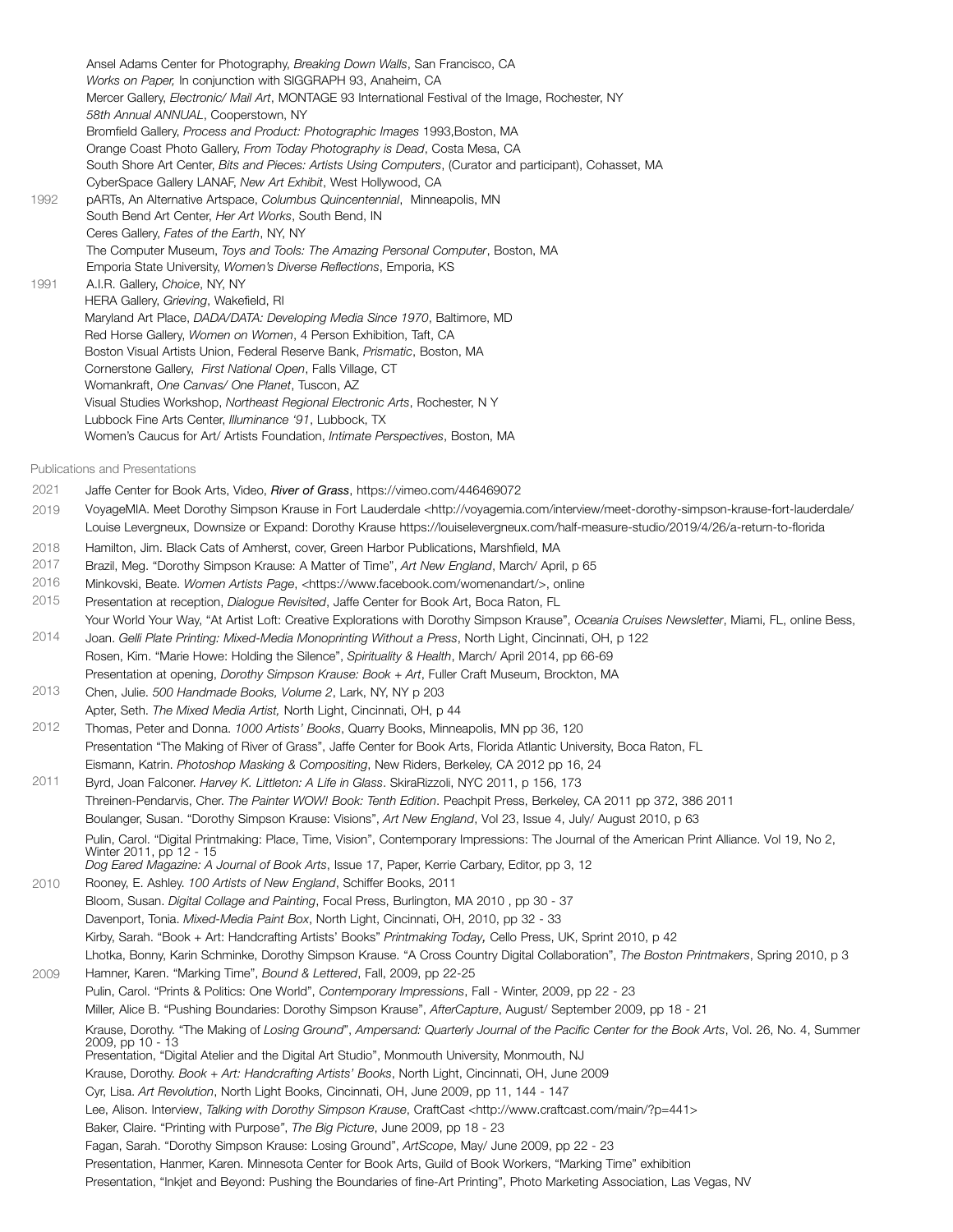Schminke, Karin, Dorothy Krause and Bonny Lhotka. "Crossing Borders", *SGIA Journal,* First Quarter 2009, pp 12 -19 Krause, Dorothy. *Book + Art: Handcrafting Artists' Books*, North Light, Cincinnati, OH, Spring 2009 Presentation, "Inkjet and Beyond: Pushing the Boundaries of fine-Art Printing", Photo Marketing Association, Las Vegas, NV 2008 Miller, Steve, juror. *500 Handmade Books*, "Signs and Symbols" and "Nag Hammadi", Lark Books, NY 2008, pp 186, 378 Krause, Dorothy Simpson, Karin Schminke and Bonny Lhotka. "Blazing a Laser Trail in the Art World", *Digital Graphics*, Nov., pp 34 - 37 Booth, Mike, "Creating Black Gold at the University of the Arts Borowsky Center", *Boston Printmakers Newsletter*, Spring 2008, p 6 Nemo, John. "A Visit to the Digital Art Studio", *Paper Works*, Tucson, AZ, Vol. 8.3, Spring 2008, pp 16-18 Sands, Sarah. "Reinventing the Future". *Just Paint*, Golden Artist Colors, New Berlin, NY, Issue 18, pp 1-5, 10 Lhotka, Bonny, "The Finer Side of Digital Printing", *Digital Graphics*, Denver, CO, February 2008, pp 30 - 36 2007 Darlow, Andrew. *301 Inkjet Tips and Techniques*. Thompson Course Technology, Boston, MA, 2007, pp 184, 408 - 415 Busdraghi, Fabiano. Interview (in Italian) "Camera Obscura", December 2007. "Multi-dimensional art", *Printmaking Today,* London, Spring 2007, p28. Seyfert, Sheryl, "Intrusion Meets Infusion", *South Shore LIVING*, Hyannis, MA, March 2007, pp 48 -53 2006 Wands, Bruce. *Art of the Digital Age,* Thames & Hudson, NY, 2006, pp 58-59, 211 Flanders, April. "Experiprints & Printstallations", *Contemporary Impressions*. Vol. 14, No. 1, Spring 2006, pp 7 -9 Noyce, Richard. *Printmaking at the Edge*, A and C Black, London, 2006, pp 117- 118 Presentation/ Panel Discussion, "The Convergence of Printmaking, Photography and Digital Media: An artist's perspective", College Art Association, Boston, MA Taylor, John. "Powering Digital Artistry", *Image Reports*, Vol. 13, London, England, February 2006, pp 35, 37, 39 Krause, Dorothy, Karin Schminke and Bonny Lhotka."Paint & Pixels", *Just Paint*, Golden Artist Colors, Inc. January 2006, Issue 14, pp 1-4 2005 Krause, Dorothy, Bonny Lhotka and Karin Schminke. "Fine Art and the Flatbed Printer" Digital Graphics, September 2005 Presentation, "Beyond the Digial Print", Society of Printers, Club of Odd Volumes, Boston, MA Panek-Kusz, Anna, "Not-Obvious" *Fotografia*, Issue 18, 2005, Poland, pp 78 - 81, 116 Schminke, Karin, Dorothy Krause and Bonny Lhotka. "Creative Printing Techniques for Combining Inkjet Printing with Unique Materials" *Signs of The Times,* ST Media Group International, June 2005, pp 104-108 Wilson, Dawn, "Artist Profile: Dorothy Simpson Krause", *Sprinkles*, Issue 13, 2005, South Grafton, MA, 4 pages unnumbered Airey, Theresa. *Digital Photo Art,* Lark Books, Asheville, NC, pp 194-195 Johnson, Harald. *Digital Printing Start-Up Guide,* The Thomson Course Technology, Boston, MA, pp 13-14, 257-259 *Recrie: arte e ciéncia*: Revista Crîtica Estundantil, Brasil, pp 32-33, 76-77,89, 200, 288-289 Presentation, Society of Printers Centennial Celebration, Boston Public Library, Boston, MA Workshop, Bowling Green State University, Toledo, OH Workshops (2), University of Massachusetts - Dartmouth, New Bedford, MA Workshop, Canson Masters Circle Summit, Santa Fe, NM Presentation, Holy Cross College, Worcester, MA 2004 Gentry, Lorna. "Digital Art Studio: Redefining The Print", *Photo Electronic Imaging*, Vol. 47, No. 6, Nov/Dec 2004, pp 28 -31 Danzig, Steve. "George Cries for the Digital Atelier!", *NY Arts*, September - October, 2004 Johnson, Harald. *Mastering Digital Printing, 2nd Edition,* The Thomson Course Technology, Boston, MA, pp 13, 25-26, 210, 287, 364, 366, 376 Schminke, Karin, Dorothy Krause and Bonny Lhotka. *Digital Art Studio: Techniques for Combining Inkjet Printing with Traditional Art Material*s, Watson-Guptill, NY, NY August 2004 "Witness, Interpret, Share", *Photoshop Fix,* October 2004*,* pp 4-5 Schminke, Karin, Dorothy Krause and Bonny Lhotka. "The Carrier Method of Printing on Thin Paper", *Great Output,* Sept 2004, pp 38-40 Arni, Christina. "Liberation from the Illustion of Liberty", Odoteiktes, Vol 2 Issue 21 July - August 2004, p 23 *Millennium Tarot Card Deck and Booklet*, Viewpoint Studio Massachusetts Cultural Council Artist Grant Program Finalist in Drawing/ Printmaking/ Artist Books Presentation, Monotype Guild of New England, South Shore Art Center, Cohasset, MA *Public Art Review* Spring/ Summer 2004. Issue 30, Vol 15, No 2, p 51-52 Juror, *Small Works 2004*, Attleboro Museum Center for the Arts, Attleboro, MA 2003 "The Boston Federal Reserve Mural Project", *FX Art and Design*, Ed. 39, Autumn 2003, p 76 Reinert, Shannon. *"*Better by Design*" Signs of the Times* December 2003 p 60 Scott, Nancy Bernhaut. *"*For the Love of Money*" e-projects, PhotoDistrict News/PIX,* December 2003, p 72 Gustavson, Denise M. "Boston Federal Reserve Mural Project", *Wide-Format Printing*, October 2003, Cover, pp 56-58 Johnson, Harald. *L'impression Num´erique,* Editions Syrolles, Paris, France, 2003, Cover, pp 349-354 Threinen-Pendarvis, Cher. *The Painter 8 WOW! Book*. Peachpit Press, Berkeley, CA 2003, pp 362, 368, 382 Whale, George & Barfield, Naren. *Digital Printmaking,* Watson Guptill Publications, NY, NY, 2003, p 13 Presentation, "Printmaking, Artists' Books and the Digital Age", BU Photographic Resource Center, April 30, 2003 Panel, Southern Graphics Council, "Revolution in Monoprint", *Making Histories: Revolution and Representation,* Boston, MA Juror, *Manifest 2003*, Copley Society, Boston, MA Juror, *TechArt,* South Shore Art Center, Cohasset, MA Juror, *Digitally Speaking*, Woman Made Gallery, Chicago, IL 2002 Johnson, Harald. *Mastering Digital Printing,* Muska & Lipman, Cincinnati, OH, pp 301-305 ST Media Group, *The Big Picture,* ST Books International, 2002, Cincinnati, Ohio, pp 139 & 141 Neilson, Nina. "Art with a High Tech Edge", *Digital Graphics*, November 2002, pp 34-40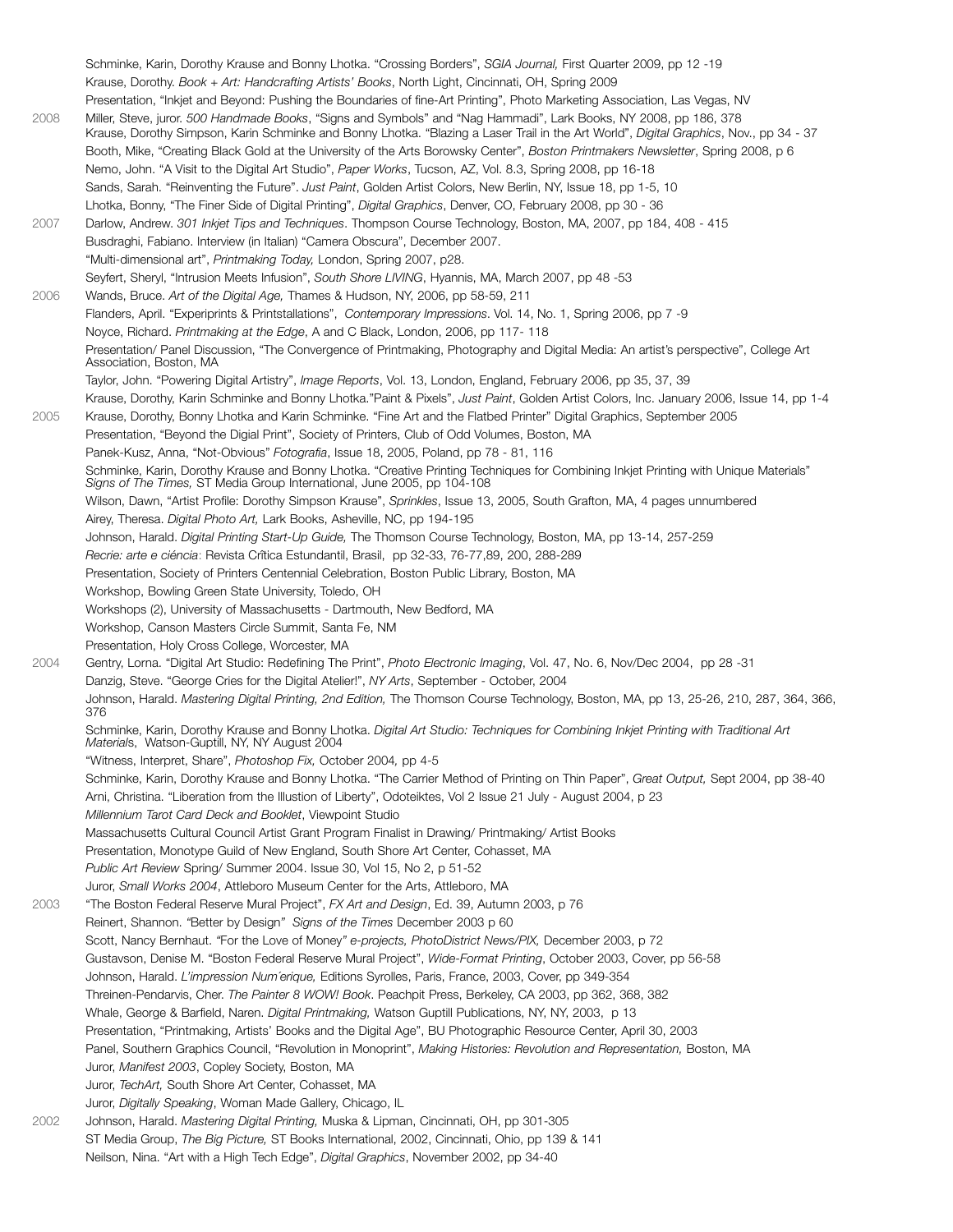Brill, Louis. "Digital Atelier: The Edge of Digital Media", Ylem, 20th Anniversary Issue, November 2002, Cover, p 1 Sutton, Jeremy and Daryl Wise. "Primordial Fear", *Secrets of Award-Winning Digital Artists,* Wiley Publishing, Inc., NY, NY, pp 321-328 Stern, Marilyn. "Art and Technology Intertwine", *Professional Women Photographers*, Fall 2002, Issue VII, Cover, pp 5, 20 Fiedler, Stefan. *artbits: Digital FineArt Printmaking*, Epson Publications, Düsseldorf, Germany 2002, pp 59-60 Moore, Tracy & Teesha, *Play The Art of visuals Journals*, Alternative Arts Productions, Renton, WA, No. 1, 3,4 Threinen-Pendarvis, Cher. *The Painter 7 WOW! Book*. Peachpit Press, Berkeley, CA 2002, pp 360, 366, 384 London., Sherry and Grossman, Rhoda. "Lenticular Printing", *Photoshop 7 Magic.* New Riders Publishing, NY, NY 2002, pp 102 - 115 Presentation, "Lenticular in Digital Printmaking" in *Sketches: Innovative Approaches*, SIGGRAPH 2002, San Antonio,TX July 24, 2002 Workshop, Beyond the Digital Print 2002. Governors State University, University Park, IL, June 20 - 21, 2002 Berwick, Carly. "Inaugural Show" Bitforms, *ARTnews*, April 2002, Vol101 No.4, p 139 Presentation, "Art & Technology Intertwine: An Evening with Katrin Eismann & Dorothy Simpson Krause", International Center for Photography, NY, NY, May 3, 2002. Hall, Karin Lowery. "Interview with Dorothy Krause: Beta Testing the Encad 880", *Modern Reprographics*, February 2002, pp 26-27, 50 Burke, Ed. "Putting a Multitude of Materials to the Test", *The Big Picture*, March/ April 2002, p 68 2001 Sutton, Jeremy. "Painter View-Tales From The Road", EFX Art & Design 33, Autumn 2001, pp 30-31 White, Paul R. "Fine Art Media and Printing", *Digital Output*, December 2001, Vol. VII,No. 12, pp 14-17 Airey, Theresa. *Creative Digital Printmaking*, Watson-Guptill Publications, NY, NY 2001, pp 152-153 Brill, Louis M. "Comin'at Ya: A primer in lenticular signage"*, Signs of the Times*, November 2001, Cover, pp102-105 Maber, Marie. "blurring the line: The Brooklyn Museum's 27th Print National, 'Digital: Printmaking Now'", *Digital Fine Arts*, Summer 2001, pp 32-37 Miele, Teehan. "Sacred and Mundane", *Boston Globe*, Sunday, April 22, 2001, p 30 Presentation, "Computer Graphics in Context", Pratt Institute, Brooklyn, NY , October, 2001 Invitational Presentation, Digital: Printmaking Now, Brooklyn Museum of Art, Brooklyn, NY, June 2001 Workshop, Beyone the Digital Print 2001. Rocky Mountain Digital Art Center, Denver, CO, May 15 - 17, 2001 Krause, Dorothy. "Reflections on Learning with the Computer", *Arcade III*, University of Brighton, Spring, 2001 McQuaid, Cate. Art Review, "Beauty of these artworks printed clearly", *Boston Globe*, March 2, 2001, p D14 McDonald, Christine. "Portrait of a Pioneer: Dorothy Simpson Krause", *Art New England*, April/ May 2001, pp 20-22 Howards, Ellen. "Making Art in a Digital Atelier', ArtsMEDIA, 'Vol 5, No 17, April / May 2001, pp 16- 18 McQuaid, Cate. "Cyberart a cause for Celebration", *The Boston Globe*, Saturday, April 21, 2001, pp F1, 7 Gollifer, Sue. "Artist Space 4 Tradigital Imaging", *Digital Creativity*, Swets & Zetilinger, UK, 2000, Vol. 11, No. 4, pp 234-248 Presentation, "Medium Crossings" Border Crossings:Southern Graphics Council, University of Texas, Austin, TX, March, 2000 2000 Threinen-Pendarvis, Cher. *The Painter 6 WOW! Book*. Peachpit Press, Berkeley, CA 2000, pp 322, 324, 329, 342. Kitchen, Linda. "Solving the World's Digital Media Problems", *Signs of the Times*, July 2000 Hagan, Debbie. "Collective Visions", *Digital Fine Art*, Summer 2000, p26-31. Gerard, Alexis and Worthington, Paul. "Holography, Lenticular and More: "NEW" Techniques Move 3D off the Screen", *TheFuture Image Report*, Volume 7 Issue 7, pp 6 - 7 Thompson, Jason. *Making Journals by Hand*, Rockport Publishers, Inc., Gloucester, MA, 2000, pp 29, 113 Presentation,"Photography with a Digital Spin" New England Women in Photography, Boston, MA, April 1, 2000 Presentation, "New Media/New Aesthetic" Ink Different:Southern Graphics Council, University of Miami, FL, March 4, 2000 Hagan, Debbie. "Digital Imprint", Market Talk, *Art New England*, February/March 2000, p 15 Sancho, Victoria. "Museum & Gallery Reviews", *Art On Paper*, January-February 2000, Vol 4 No 3, pp 83-84 McQuaid, Cate. ""TimeXposure Dazzles as Delicious Eye Candy", *The Boston Globe*, Thursday, January 6, 2000 pp E7-E8 Beale, Stephen. "Lenticular Art Comes of Age, Digital Fine Artists Experiment with Old Printing Technique", *Macworld,* January2000, p 27 1999 Taylor, Jane. "Dorothy Krause Fragmented Meanings", *Rangefinder*, November 1999 pp14-19 "The heARTland project", Contemporary Impressions: Journal of the American Print Allicance, Vol. 7, No. 2, Fall 1999, p22 Solberg, Kirsten. "Digital Salon", Leonardo, Vol 32 No 5 1999 p 426 Krause, Dorothy S., "Exploring Lenticular Prints", Digital Fine Art, Fall 1999 pp 44 - 48 Gollifer, Susan. "Artist Space", Digital Creativity, Vol 10, No 1, pp 37- 51 Hadden, Jennifer. "Lenticular Images", Digital Graphics, June/July, 1999, p 2 Hagan, Debbie. "On the Edge: The Digital Atelier's experimental works are broadening art horizons", DigitalFineArt, Summer 1999, pp 26 -31 Bielski, Lauren. "Dot Krause: Digital Collage in Print", *Digital Imaging,* May 1999, pp 8 -11 Cyberfest Panel Discussion, Danforth Museum of Art,, Framingham, MA, May 14, McQuaid, Cate. "Drawing on the Past", *The Boston Globe,* April 22, 1999, pp F1- F5 Walsh, Peter. "Artists in Cyberland", Museums Boston, Spring 1999 Vol 3, No 2, p 83 Foreshew,Jennifer. "Taking Technology to the heARTland", *The Australian, Computers* Tuesday, March 9, 1999 p 7 Hainer, Pattie. "Marshfield Home Is Where the Art Is", *The Patriot Ledger,* Sat/Sun, Feb 6/7, 1999 p 12 1998 Hartley, Ann Bellinger, *Bridging Time & Space,* Markowitx Publishing, Maui, HI, 1998, p 92 Greenberg, Adele & Seth. *Painter 5 Studio Secrets*, IDG Books Worldwide Inc., Palo Alto, CA 1998, pp 75, 224 Threinen-Pendarvis, Cher. *The Painter 5 WOW! Book*. Peachpit Press, Berkeley, CA 1998, pp 252, 256, 259, 267, 271 McClelland, Deke. *Photoshop 5.0 Bible*, IDG Books Worldwide Inc., Palo Alto, CA 1998 O'Rourke, Judith. "Collaborative Printmaking at Littleton Studios", *Contemporary Impressions: The Journal of the American Print Alliance*. Vol 6, No 2, Fall 1998, pp 27-29 "Exit Digital Urbanity" *PC Photo,* November 1998, p118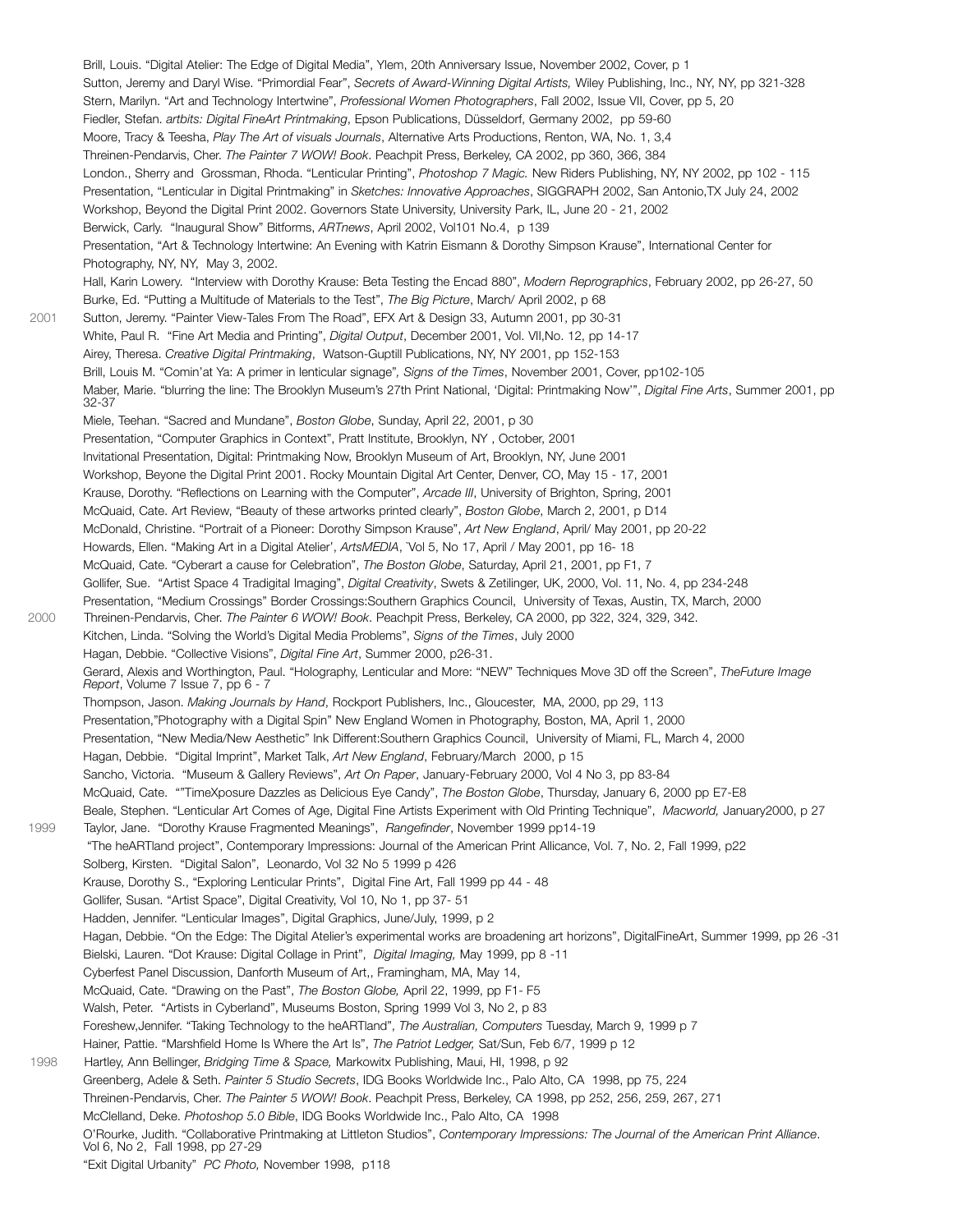Schipper, K., "On the Job: The Art of the Fence", *Digital Graphics,* October 1998 pp 59-67 "Portfolio: Vitreographs from the Littleton Studios", *Glass, the Urban Glass Art Quarterly,* No 72 ,Fall 1998, pp 18–25 Wood, Colin, "Dorothy Krause and the Trinity Place Project", *Design Graphics*, No 39, September 1998, p 14-19 "Renaissance Woman", *IdNPro: discover 1994-1997,* Wanchai, Hong Kong, 1998 Hansen, Trudy. "Shifting Grounds/ Common Grounds: Issues and Challenges in Contemporary Prints" Paper presented at *Process and Collaboration: Contemporary Printmaking 1960 to the Present*, New York University, NY, June 4, 1998 Steinberg, Norma S. "Dorothy Simpson Krause & Stars of Hope:" *Contemporary Impressions*, Vol 6, No 1, Spring 1998 Harper, Talitha, "Holding fast to the human touch", Step-By-Step Graphics, Vol 14, No 3, pp 94-101 Panel Member, Digital Art Revolution,The New Art Center in Newton, Newtonville, MA, February 27, 1998 King, Jennifer. "Linking Art with Computers", *The Artist's Magazine*, Vol 15 No 2, February 1998, p69 Krause, Dorothy Simpson. "In My Studio", *Digital Imaging,* Jan/Feb 1998, pp 26-28 Hadden, Jennifer. "Fine Art and Digital Printing; Realizing A Vision", *Digital Graphics*, Jan/Feb 1998, pp 46-52 Presentation of work, BNN TV, Channel 23, "Stay Tuned" , Boston, MA, January 20, 1998 Jones, Bill. "In the Beginning", *Hands on Paper*, Vol 1, No 1, January 1998, pp 8-13 1997 Milburn, Ken. *Photoshop f/x*, Ventana Press, Chapel Hill, NC, 1997 Braverman, Carol. *Fractal Design Painter 5 Complete*. MIS Press, NY, NY, 1997 Nichoson, Mark. "Art for Art's Sake", *Publish*, Vol 12, No 12, December 1997, pp 72-73, 75-78 Landi, Ann. "Material Developments" *ARTnews*, Vol 96, No 10, November 1997, pp 204-205 "Smithsonian Showcases future of print", *Print & Graphics,* Vol 18, No 10, October 1997, p 1 Joss, Molly W. "Computer Artist; Digital Art at the Smithsonian" *Electronic Publishing*, Vol 21 No 10 October 1997, pp 42-43 Fifield, George. "Art & Technology The Digital Atelier" Art New England, Vol 18 No 6 October/ November 1997, p 5 King, Sheri. "Does Tradigital Art Belong in Traditional Museums?" *The Big Picture,* Vol. 2 No. 4 October 1997, pp 98 - 104 "Digital Artists Set up Shop at the National Museum of American Art", *Digital Imaging,* Sept/Oct 1997, p 20 Gentry, Lorna. "Mainstreaming Digital Art", *Photo Electronic Imaging*, Vol. 40 No. 9, Sept. 1997, cover, pp 8 -1 "Exploring the New Terrain of Printmaking", *Perspectives*, Fall 1997, No. 33, p 13 Eisenberg, Daniel, et.al., "Digital Arts and Media: Vision of Bytes", *TIME Digital,* July/August 1997, p 13 McQuaid, Cate, "Getting Virtually Punchy on Pixels",*The Boston Globe,*June 19, 1997, pp E5,E6 Krause, Dorothy. "Creating Lady of the Flowers", *Desktop Publishers*, June 1997, pp 70-71 Getting the Work Out: Unique Editions™ on the WEB, Panel Participant, 5th National Conference of Women in Photography, Simmons College, Boston, MA, June 7, 1997 Steinberg, Norma. "The Digital Print", *Contemporary Impressions: Journal of the American Print Alliance*. Vol. 5, No. 1, Sprg. 1997, cover, pp 6 -10 Capasso, Nick. "Dorothy Simpson Krause", *Unique Editions Catalog*, F.A.C.T., Laguna Beach, CA. 1997 "Digital Hall of Fame: Unique Editions", *Mac Art and Design*, Stockholm, Sweden, Vol. 4, No. 18, Winter 1997, pp 30-35 Purcell, Janet. "At CNJ, adventures in the digital world", *The Times*, Fri., January 31, 1997, p F17 Hamm, Christine. "In Altered States: When art and technology collide digitally", *Concord Monitor*, January 30, 1997, p 1, D6 Fifield, George. "Art & Technology: The Iris Revolution", *Art New England,* Feb- March 1997, p 8 1996 Sutton, Jeremy. *Fractal Design Painter Creative Techniques*. Hayden Books, Indianapolis, IN, sections 38, 63 Sperling, Karen. *Fractal Design Painter 4 Complete*. MIS Press, NY, NY, 1996, pp 307-312, CDRom Threinen-Pendarvis, Cher and Jim Benson. *The Painter WOW! Book*. Peachpit Press, Berkeley, CA 1996, pp 142, 164, 190, 195. Threinen-Pendarvis, Cher and Jim Benson. *The Painter 4 WOW! Book*. Peachpit Press, Berkeley, CA 1996, pp 150, 178, 206, 210, 223 Erdos, Dawn. *Fractal Design Painter 4*. MIS Press, NY, NY, 1996, pp 195-202, CDRom Chakkour, Mario. *Painting with Computers*, Rockport Publishers, Rockport, MA, 1996, pp 44, 82, 94, CDRom Lurins, Sandra. "Common Dreams/ Unique Visions". *HOW*, August, 1996, pp 94-99 Krause, Dorothy. "Renaissance Woman" *IdN International Designer Network*, Hong Kong, Vol. 3, No. 3, 1996 cover, pp 38-39 Krause, Dorothy. "Output Options", *Computer Artist*, Nashua, NH, June/ July 1996, Vol 5, No. 4, 1996 pp 10-11 Schminke, Karen. "Paper and Beyond: Digital Printing Substrates for Artists", *IdN, International Designers Network*, Hong Kong, Vol. 3, No. 3, 1996, pp 82-90 Fusco, Tony. "The Many Languages of Digital Art and the Questions Those Voices Raise", *Art Business News*, March 1996, pp 122, 124 1995 Siprut, Mark. *Adobe Photoshop Handbook*. Random House, NY, NY, 1995, pp 585-586, 625 Erdos, Dawn and Janey P. Brand. *Fractal Design Painter*. MIS Press, NY, NY, 1995, pp 169-175, CDRom Sperling, Karen. *Fractal Design Painter 3 Complete*. MIS Press, NY, NY, 1995, pp 4, 342-348, CDRom Clarke, Nick. *Kai's Power Tools*, Addison-Wesley Publishers Ltd., Berkshire, UK, 1995, CDRom Greenberg, Adele & Seth. *The Ultimate Guide to Painter*, Sybex, Alameda, CA, 1995, Chapter 9, Gallery Gosney Michael and Linnea Dayton. *The Desktop Color Book*, MIS: Press, NY, NY, 1995, pp 82-83. Cheng, Walter. "Digital Master: Dorothy S. Krause - Indeterminate Meanings", *IdN International Designer's Network*; Vol. 2, No. 6, Nov/ Dec 1995, pp 20-28 Weibel, Bob. "Dorothy Krause: Photo Design Digital Annual", Photo District News Pix, Vol. XV, No. XIV, December 1995, p 32 Calhoon, Sharon. "Transcendting Reality: Wishes, Lies and Dreams", *DIALOGUE Arts in the Midwest*; Columbus, OH, Sept/Oct 1995, p 23 Davies, Tristan. "Art Explores the Digital Frontier", *The London Daily Telegraph*, September 23, 1995, p A5 Lee, Holly Ed., "Unique Editions™ Issue", *DIGI Magazine*, Hong Kong, Vol. 2, No. 3, August 1995, pp 1-16 Borzo, Jeanette & Jake Widman. "The Digital Gets Physical: Digital Artists go beyond simply printing their work to manipulating the print itself", *Publish,* San Francisco, CA, August 1995, pp 95-97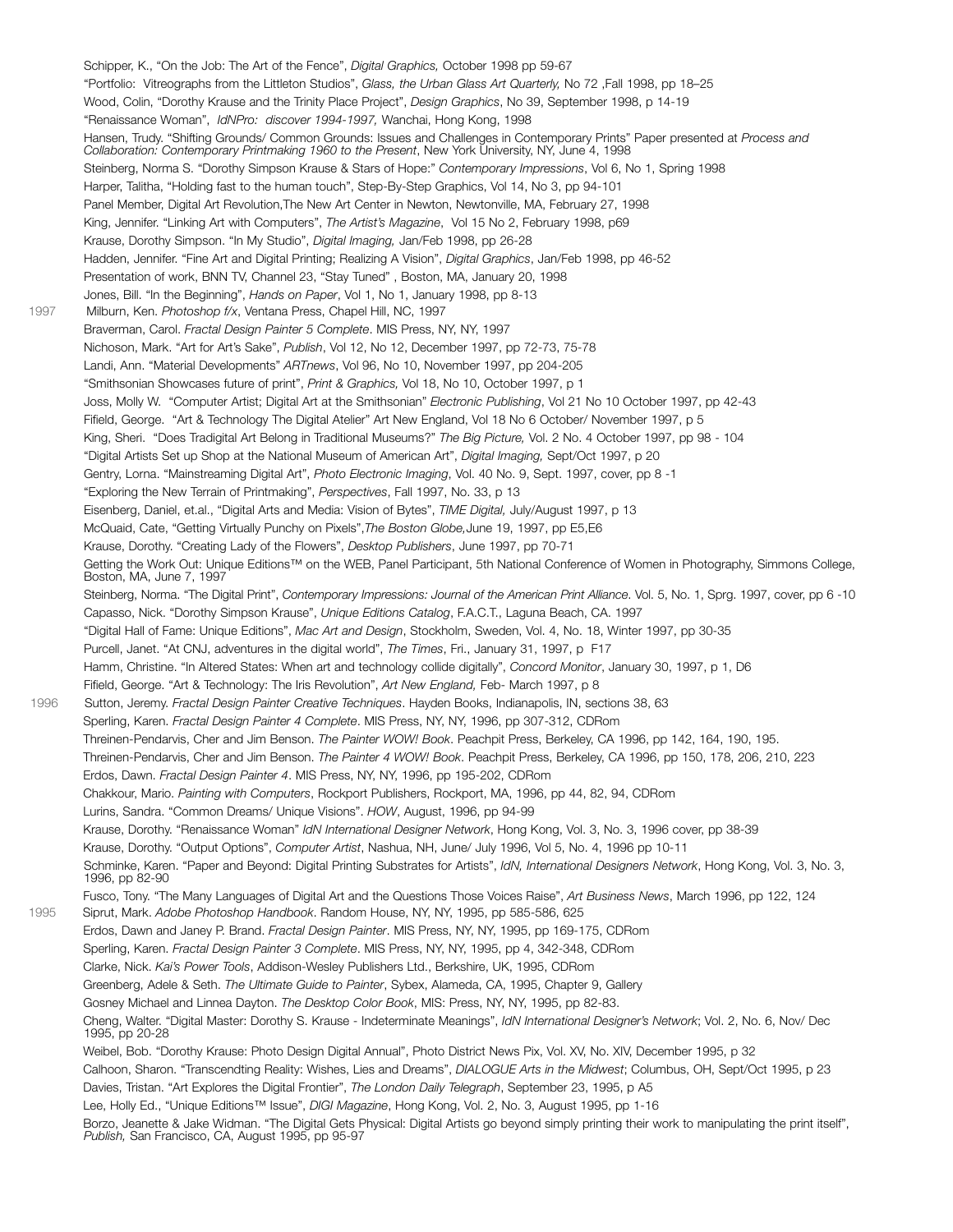Abes, Cathy. "Expert Graphics", *MacWorld*, San Francisco, CA, Vol. 12, No. 7, July 1995, pp 120-121 Hagopian, Ruth. "Five Part Harmony", *On Line Design,* San Francisco, CA, Vol. 3, No. 13, May 1995, pp 26-29 Hitchcock, Nancy. "Computer Artist: Dorothy Simpson Krause", *Computer Artist,* Nashua, NH, Feb/March 1995, Cover, pp 14 17 Hays, Nancy. "Layers of Meaning: Dorothy Krause", *IEEE Computer Graphics and Applications,* Los Alamitos, CA, January 1995, Cover, Inside Back Cover, pp 3, 6-8 Lukitsh, Joanne. "Pixel Penance", *Afterimage,* Rochester, NY, Vol. 22, No. 6, January 1995, pp 15-16 1994 Abes, Cathy. *Photoshop f/x*, Ventant Press, Chapel Hill, NC, 1994, pp 232-235, 296-297, CDRom *Computer Graphics 2: The Best of Computer Art and Design*, Rockport Publishers, Inc. Rockport, MA, 1994, pp 108-111 Meehan, Tim. *Great Photoshop Techniques*, MIS: Press, NY, NY, 1994, p 188, CDRom Taylor, Robert. "Transforming High Tech into High Art", *Boston Globe*, October 11, 1994 Threinen-Pendarvis, Cher. "Beyond the Digital Print", *Computer Artist*, Vol. 3, No. 4, August/ September 1994, pp 7-8 Fishel, Cathy. "Evolving Art: Dorothy Krause", *Step by Step Graphics*, Peoria, IL, July August 1994, pp 82-83 1993 "Pushing Boundaries: The Digital Collage of Dorothy Simpson Krause", *Art New England*, Brighton, MA, Aug/ September 1993, pp 13-14 Montminy, Judith. "Exhibits Explore How Artists Ply Computer Technology", *The Boston Sunday Globe*, June 13, 1993 Shaughnessy, Michael. "Herstory: Computer Montages by Dorothy Simpson Krause", Monograph, U. of Southern Maine, March 1993

#### Awards/ Honors

 Marquis Who's Who in American Art, Who's Who of American Women, Who's Who in America, Who's Who in The World 2000 - present Xerox/ Tektronix Award, 2005 Digital Hall of Fame, FX Art and Design, Sweden IDAA Award, 2003, 2004 Arches/ Canson Master's Circle Distinguished Art Educator Award, 2001 Kodak Innovator Awards, Eastman Kodak Company, Rochester, NY 2000 2000 Outstanding Artists and Designers of The 20th Century, IBC, Melrose Press Ltd, Cambridge, England Smithsonian/Computerworld Technology in the Arts Award, 1998 4th Annual Photo District News Digital Photography Award, 1998 SoHo Photo Gallery, 1996 1st Annual Photo District News Digital Photography Award, 1995

# Museum Collections/ Public Art Projects

Art Museum Complex, Duxbury, MA Boston Public Library, Boston, MA Bowdoin College, Brunswick, ME Carleton College, Northfield, MN Cornell University, Ithica, NY Dalarnas Museum, Dalarma, Sweden Danforth Museum of Art, Framingham, MA Duke University, Durham, NC Federal Reserve Bank, Boston, MA, history murals Harvard University, Houghton Library, Cambridge, MA Jaffe Center for Book Arts, Florida Atlantic University, Boca Raton, FL Long Island University, Brookville, NY Museum of Fine Arts, Boston, MA Notre Dame University, Notre Dame, IN Savannah College of Art & Design, Savannah, GA Smithsonian American Art Museum, Washington, D.C. Spencer Museum of Art, University of Kansas, Lawrence, KS Stanford University, Palo Alto, CA State Museum, Novorsibirsk, Russia Swarthmore College, Swarthmore, PA The Decordova Museum and Sculpture Garden, Lincoln, MA The Fine Art Museum at Western Carolina University, Cullowhee, NC University of Alberta, Edmonton, Canada University of Chicago, Chicago, IL University of Colorado, Boulder, CO University of Florida, Gainsville, FL University of Miami, Miami, FL University of Notre Dame, Notre Dame, IN University of Washington, Seattle, WA Wellesley College, Wellesley, MA Wesleyan University, Middletown, CT Yale University, Beinecke Library, New Haven, CT Zimmerlie Museum, Rutgers University, New Brunswick, NJ